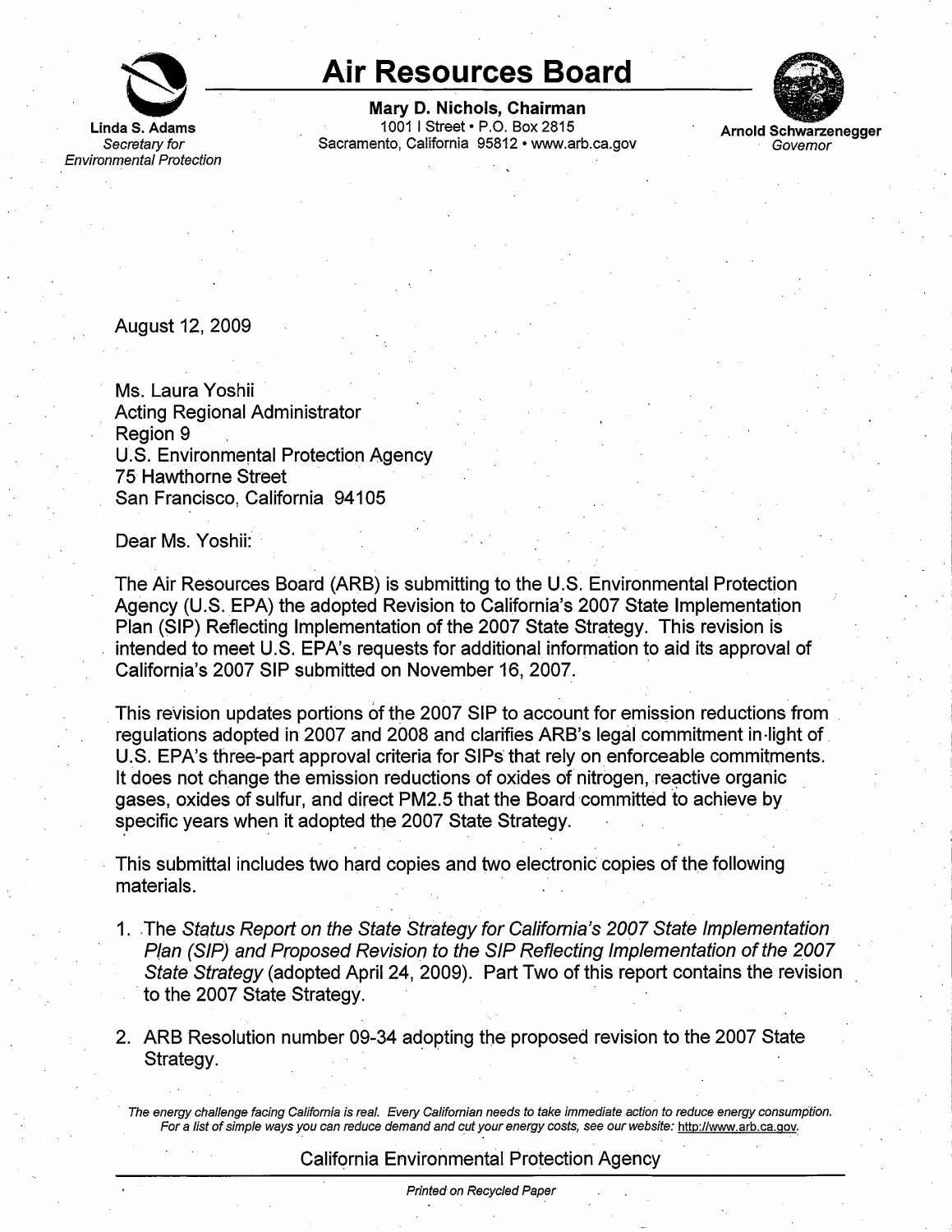Ms. Laura Yoshii August 12, 2009 . Page 2

- 3. Public notice evidence and transcripts of the ARB meeting (April 24, 2009) to consider the revision.
- 4. Public comments received on the proposed revision to the 2007 State Strategy.
- 5. SIP completeness checklist.

If you have any questions, please call Ms. Lynn Terry, Deputy Executive Officer, at (916) 322-2739, or have your staff contact Mr. Kurt Karperos, Chief, Air Quality and Transportation Planning Branch, at (916) 322-0285. ·

Sincerely,

(916) 322-2739, or have your staff contransportation Planning Branch, at (9)<br>Sincerely,<br>Sincerely,<br> $\sqrt{\frac{1}{2}}$ 

James N. Goldstene Executive Officer

.Enclosures

cc: See next page.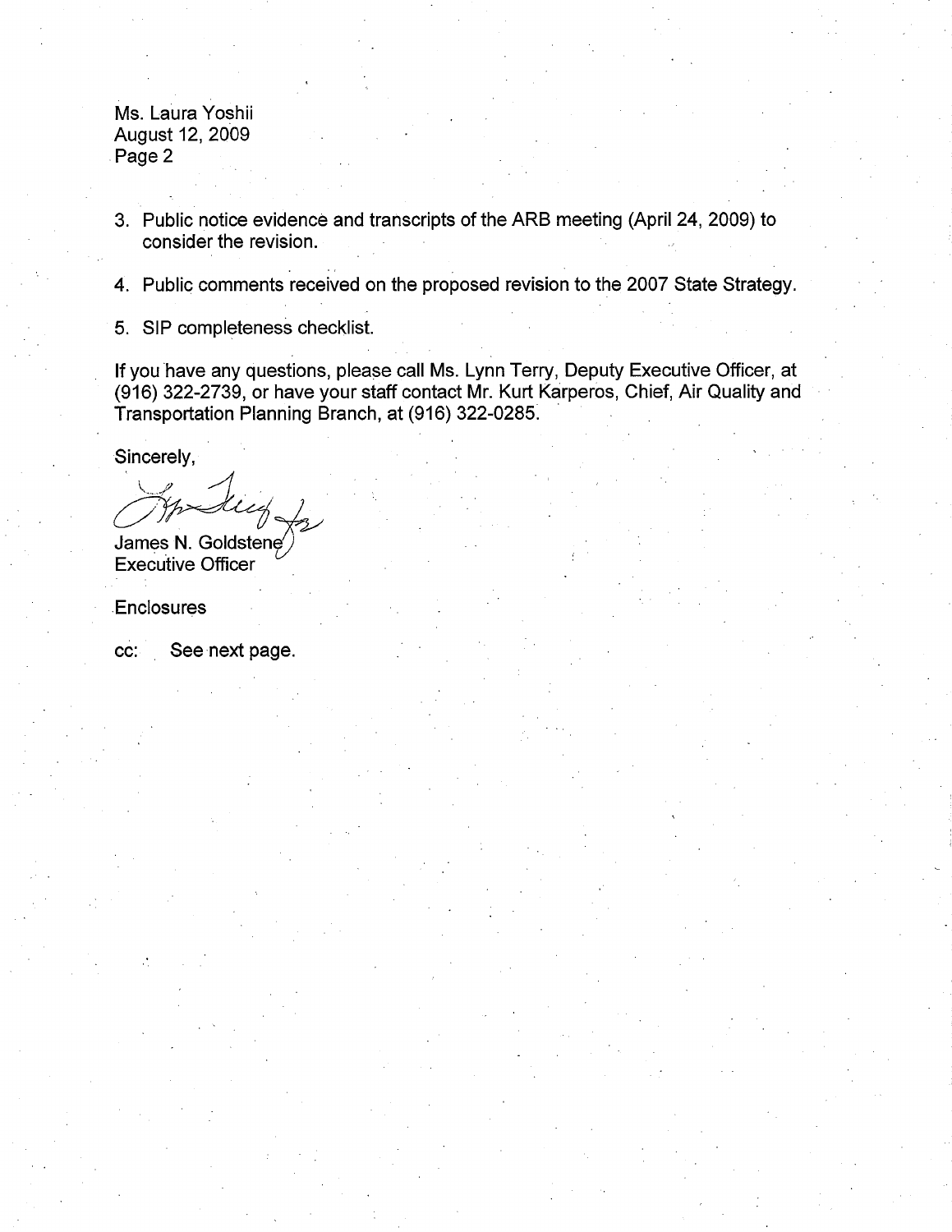Ms. Laura Yoshii · August 12, 2009 Page 3

cc: (without Enclosures)

**Barry Wallerstein** Executive Officer South Coast Air Quality Management District 21865 Copley Drive Diamond Bar, California 91765

Hasan lkhrata Executive Director . Southern California Association of Governments 818 W. Seventh Street, 12<sup>th</sup> Floor Los Angeles, California 90017

Seyed Sadredin Executive Director/Air Pollution Control Officer San Joaquin Valley Air Pollution Control District 1990 E. Gettysburg Avenue Fresno, California 93726

Tony Boren Executive Director Council of Fresno County Governments 2035 Tulare Street, Suite 201 Fresno, California 93721

Ronald Brummett Executive Director Kern Council of Governments 1401 19<sup>th</sup> Street, Suite 300 Bakersfield, California 93301

Terri King **Executive Director** Kings County Association of Governments 339 West "D" Street, Suite B Lemoore, California 93245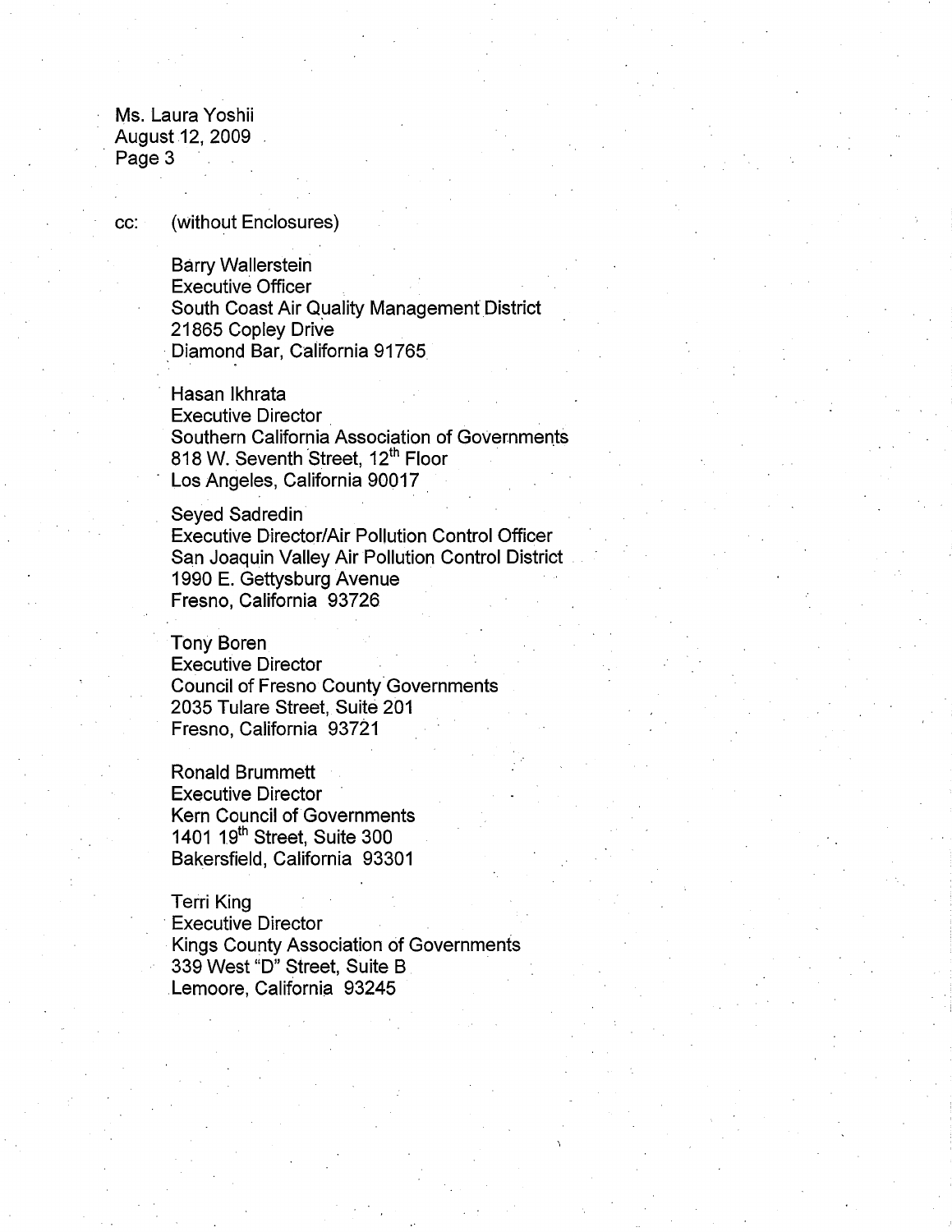Ms. Laura Yoshii August 12, 2009 Page 4

> Patricia Taylor Executive Director Madera County Transportation Commission 1816 Howard Road, Suite 8 Madera, California 93637

> Jesse Brown Executive Director Merced County Association of Governments 369 w. 18th Street . Merced, California 95340

Andrew T. Chesley Executive Director · San Joaquin Council of Governments 555 East Weber Avenue Stockton, California 95202

Vince Harris Executive Director Stanislaus Council of Governments 900 H Street, Suite D Modesto, California 95354

Ted Smalley Executive Director Tulare County Association of Governments 5961 S. Mooney Boulevard Visalia, California 93277

Larry Greene

Executive Director/Air Pollution Control Officer/Executive Director Sacramento Metropolitan Air Quality Management District 777 12th Street, Third Floor Sacramento, California 95814

Mike McKeever Executive Director Sacramento Area Council of Governments **1415 L Street** Sacramento, California 95814